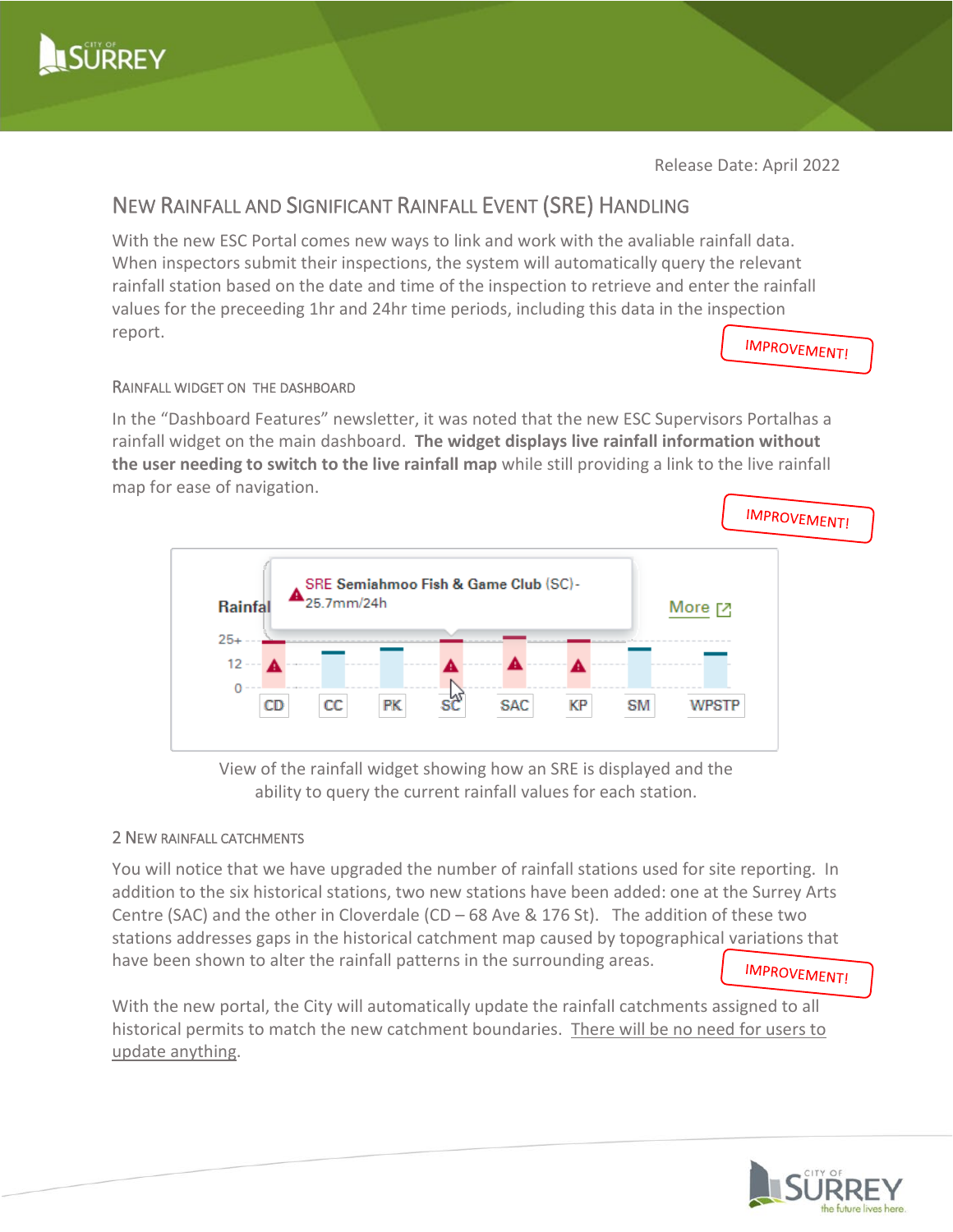

#### CHANGES TO SRES INSPECTION TRIGGERS

Improvements have been made to reduce the reaction time between when an SRE occurs and is inserted and to prevent insertion errors because of the way the 24-hr rolling value was calculated.

**IMPROVEMENT!** 

Previously, the maximum time that could lapse between when an SRE occurred at a rainfall station and when it was inserted in the system was 120 mins, **now the maximum lapse time will be 20 mins**.

# CHANGES TO HOW THE FOLLOW-UP REGULAR INSPECTION WILL BE INSERTED FOLLOWING AN SRE

Mother Nature has shown in the past that she likes to schedule SREs to occur either late on a Friday or over a weekend. The knock-on effect of this meant that when the next regular inspection was inserted, it too would be scheduled on a weekend. While the system is coded to allow a 6-day window around the Scheduled Inspection Date, the inspections on a weekend would throw many inspection schedules off.

**IMPROVEMENT!** 

Moving forward, **when an SRE occurs on a weekend, the following regular inspection will be aligned to the Wednesday following when the regular inspection would have been scheduled** thus limiting the scheduling impact caused when SREs occur on the weekend.

# SPEEDING UP SRE INSPECTIONS AND REPORTING

The City's requirements have always been that SRE inspections must occur within 24 hrs of when an SRE is triggered. When consultants have a large number of permits, this has created data entry challenges when reporting in a condensed time frame.

Many ESC Supervisors have commented that deficiencies often aren't addressed between their last inspection and the SRE. **IMPROVEMENT!** 

In the new Portal, the system will now carry forward the deficiency comments from the last inspection. The Inspector will therefore **no longer need to enter in the deficiency comments unless there has been a change between inspections**.